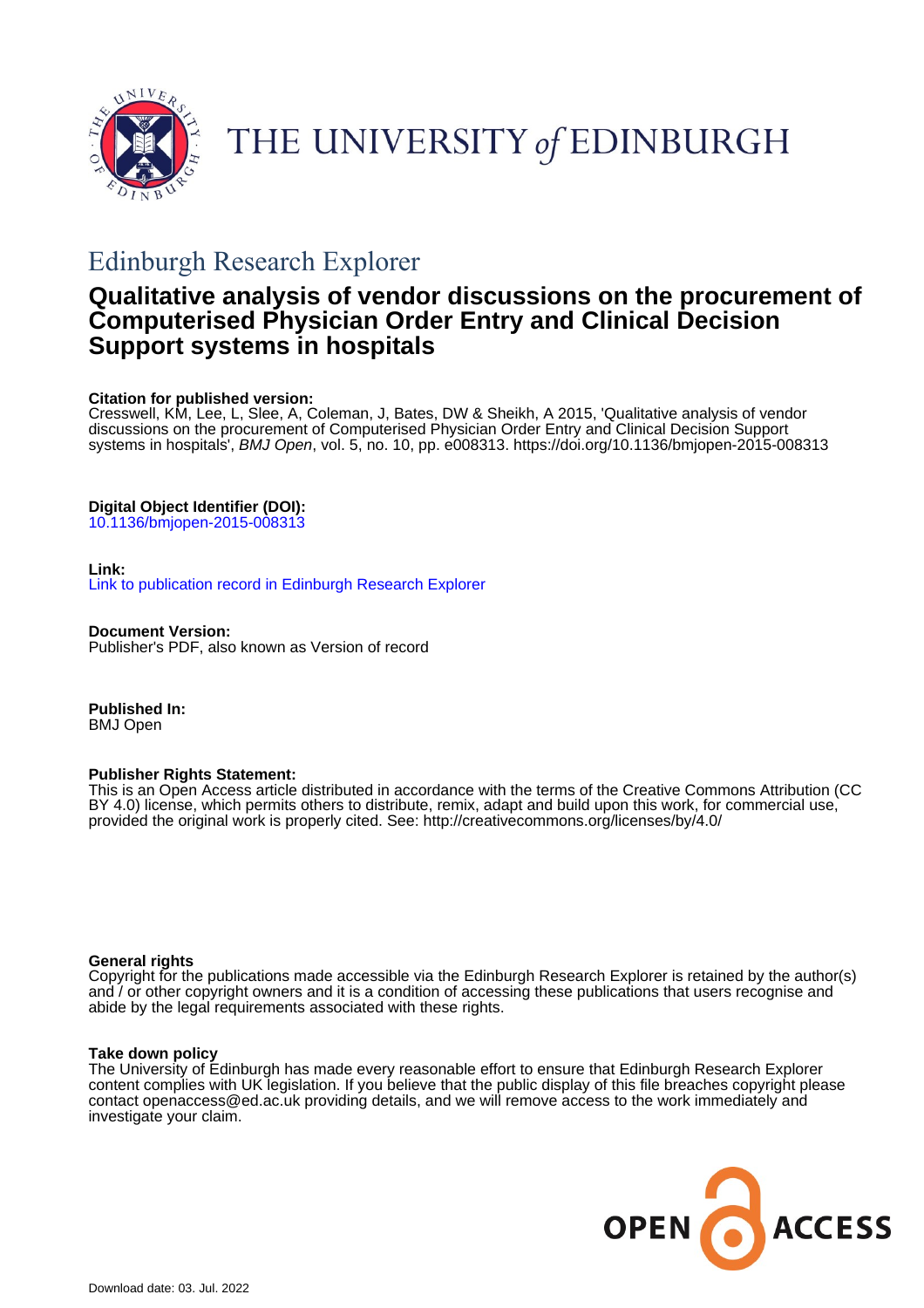# **BMJ Open Qualitative analysis of vendor** discussions on the procurement of Computerised Physician Order Entry and Clinical Decision Support systems in hospitals

Kathrin M Cresswell,<sup>1</sup> Lisa Lee,<sup>1</sup> Ann Slee,<sup>1</sup> Jamie Coleman,<sup>2</sup> David W Bates,<sup>3</sup> Aziz Sheikh<sup>1</sup>

### ABSTRACT

**Objectives:** We studied vendor perspectives about potentially transferable lessons for implementing organisations and national strategies surrounding the procurement of Computerised Physician Order Entry (CPOE)/Clinical Decision Support (CDS) systems in English hospitals.

Setting: Data were collected from digitally audiorecorded discussions from a series of CPOE/CDS vendor round-table discussions held in September 2014 in the UK.

**Participants:** Nine participants, representing 6 key vendors operating in the UK, attended. The discussions were transcribed verbatim and thematically analysed. **Results:** Vendors reported a range of challenges surrounding the procurement and contracting processes of CPOE/CDS systems, including hospitals' inability to adequately assess their own needs and then select a suitable product, rushed procurement and implementation processes that resulted in difficulties in meaningfully engaging with vendors, as well as challenges relating to contracting leading to ambiguities in implementation roles. Consequently, relationships between system vendors and hospitals were often strained, the vendors attributing this to a lack of hospital management's appreciation of the complexities associated with implementation efforts. Future anticipated challenges included issues surrounding the standardisation of data to enable their aggregation across systems for effective secondary uses, and implementation of data exchange with providers outside the hospital.

**Conclusions:** Our results indicate that there are significant issues surrounding capacity to procure and optimise CPOE/CDS systems among UK hospitals. There is an urgent need to encourage more synergistic and collaborative working between providers and vendors and for a more centralised support for National Health Service hospitals, which draws on a wider body of experience, including a formalised procurement framework with value-based product specifications.

#### Strengths and limitations of this study

- $\blacksquare$  The vendor perspective provides a unique insight into cross-organisational implementation challenges.
- **E** We have identified important organisational drivers that can 'make or break' the implementation journey, long before a formal contract is signed.
- $\blacksquare$  We facilitated an in-depth and open discussion, collecting and analysing the data applying rigorous qualitative methods.
- $\blacksquare$  However, we studied only eight vendors in the English market, and the data collection period was relatively short.

#### INTRODUCTION

Stimulated by monetary incentives, such as the US Health Information Technology for Economic and Clinical Health (HITECH) Act and the English Integrated Digital Care Technology Fund, the implementation of medication-related Health Information Technologies (HIT) in hospi[tals](#page-9-0) has resulted in a recent surge of activity. $1-4$  The underlying hope is that such systems will contribute to enhancing the [ef](#page-9-0)ficiency, safety and quality of healthcare.<sup>5–8</sup>

In the UK, such systems are commonly referred to as electronic prescribing (or ePrescribing) systems and are associated with functionality surrounding prescribing, decision support at the point of care, transmission of prescribing-related information (eg, when ordering or monitoring), medicines administration, and use of data for secondary uses (eg, quality improvement).<sup>[9](#page-9-0)</sup> In the USA, commonly associated functionalities include Computerised Physician Order Entry (CPOE) systems that allow ordering of

To cite: Cresswell KM, Lee L, Slee A, et al. Qualitative analysis of vendor discussions on the procurement of Computerised Physician Order Entry and Clinical Decision Support systems in hospitals. BMJ Open 2015;5:e008313. doi:10.1136/bmjopen-2015- 008313

▶ Prepublication history for this paper is available online. To view these files please visit the journal online [\(http://dx.doi.org/10.1136/](http://dx.doi.org/10.1136/bmjopen-2015-008313) [bmjopen-2015-008313](http://dx.doi.org/10.1136/bmjopen-2015-008313)).

Received 26 March 2015 Revised 28 June 2015 Accepted 30 June 2015



For numbered affiliations see end of article.

Correspondence to Dr Kathrin M Cresswell; kathrin.beyer@ed.ac.uk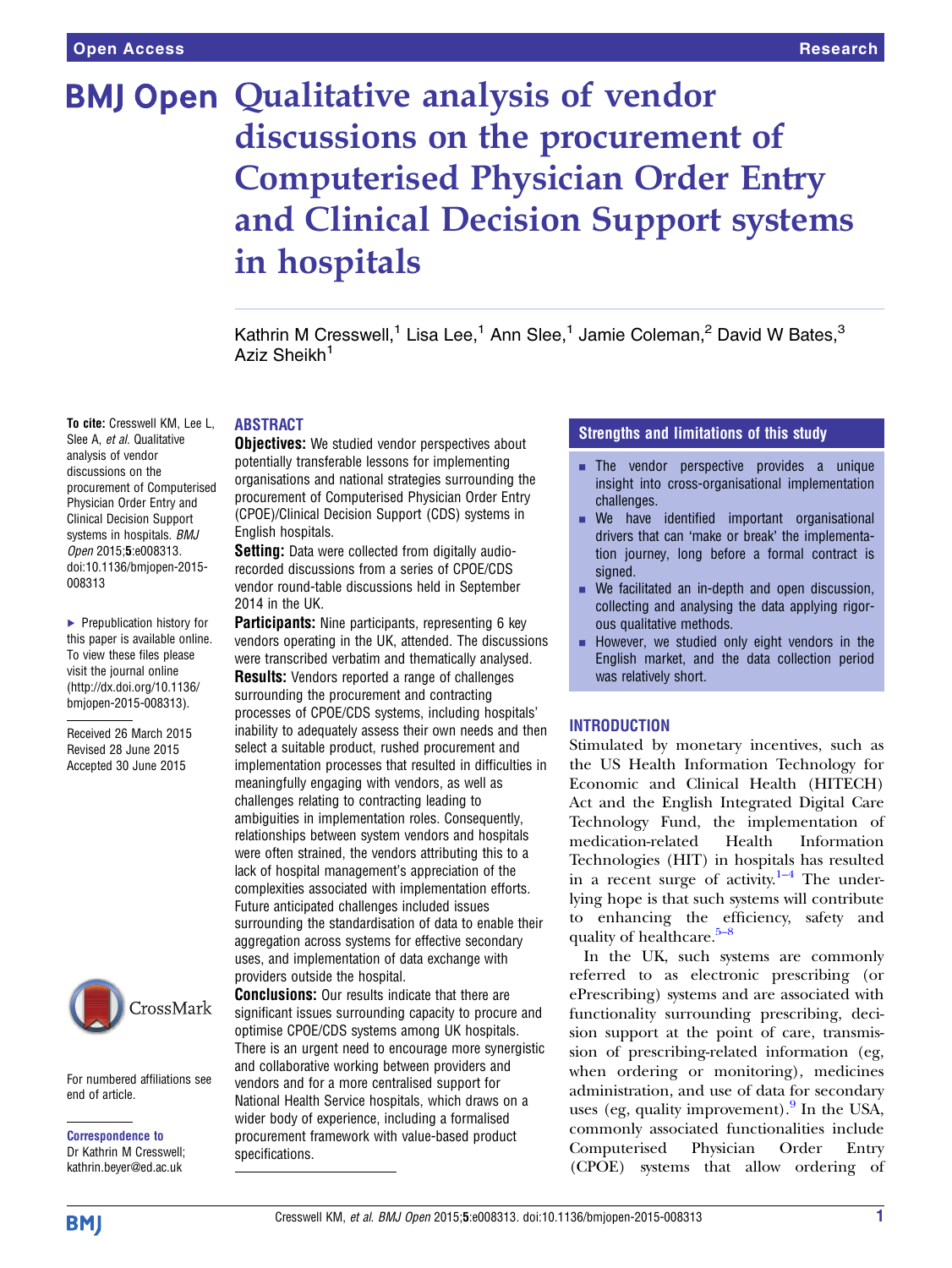<span id="page-2-0"></span>medications tailored to individual patients, and linked Clinical Decision Support (CDS) systems that provide medication-related decision support.

In 2014, approximately 35% of English hospitals had begun implementation of CDS functionality in at least one ward or hospital department, while this figure was over 60% for US hospitals.<sup>10</sup><sup>11</sup> In England, the previous centralised procurement model for HIT—the National Programme for Information Technology (NPfIT)—has now been replaced by localised decision-making by providers in system choice, in the hope that this will promote local ownership of decision-making and catalyse adoption efforts.[12 13](#page-9-0) There are important lessons the international community can learn from this change in strategic direction, as degrees of political guidance in HIT implementation are deliberated internationally. For example, the USA has adopted a model where hospitals are encouraged to implement accredited technologies stimulated by financial incentives.<sup>[4](#page-9-0)</sup> However, there are increasing concerns surrounding the governance structures of this approach including the lack of formal evaluation and flexibility, as well as usability and interoper-ability issues of technologies.<sup>[14](#page-9-0)</sup>

Moreover, early implementing organisations tend to be trailblazers and in many ways may not be representative of the wider hospital community.<sup>5 15</sup> 16 There is therefore a need to build more generalisable knowledge that later implementers can draw on in order to make this journey as smooth as possible. Vendors are a surprisingly underused resource in this respect, although they have an important complementary perspective to that of other stakeholders. While organisational circumstances differ and implementation experience often remains localised, vendors tend to accumulate implementation expertise by moving through a variety of settings and contexts[.17 18](#page-9-0) Their knowledge and experience therefore has the potential to offer important insights into transferable lessons across organisational boundaries. In the English context, some vendors have also gained valuable strategic experiences from operating in the changing political landscape.<sup>[19](#page-9-0)</sup>

The findings reported here explore vendor perspectives surrounding the procurement of CPOE/CDS systems in hospitals in England. In doing so, we build on a substantial body of previous work in primary care and hospital settings, and an ongoing national evaluation of hospital CPOE/CDS systems within the National Health Service (NHS).<sup>[3 5 9 13 17 19](#page-9-0)–28</sup> We present the results from a series of round-table discussions with vendors that aimed to explore challenges surrounding the procurement of systems, and associated strategies to address these. Our primary research question was: What are the challenges surrounding the procurement of hospital CPOE/CDS systems from the vendors' perspective and how could these be addressed?

#### MATERIALS AND METHODS

#### Institutional review board approval

The London City and East Research Ethics Committee classed this work as a service evaluation. Participants were provided with an information sheet offering an overview of the aims of the study and a consent form to be signed prior to the start of the event. The information sheet and consent form described the aims of the study and of how the data would be generated, managed, analysed and used. All participants gave written informed consent to take part.

#### **Design**

This qualitative focus group study was designed to capture the vendors' perspective on issues, challenges and opportunities arising across the entire system's life cycle from the very early stages at which a hospital plans the introduction of a CPOE/CDS system, right through to the longer term optimisation and integration of the system (box 1). The focus group design was chosen in order to allow exchange of different implementation experiences across systems and contexts.<sup>29</sup> <sup>30</sup>

#### **Participants**

Building on previous work, $25$  a list of 17 key vendors currently actively operating (defined as either having implemented a relevant system or being in active discussions with hospitals planning to implement) in the UK market was drawn up. This shortlist of vendors was then reviewed to include vendors who had either implemented systems in the UK context or in international contexts, excluding vendors who were selling newly developed systems and had no procurement and implementation experience.

#### **Box 1** Summary of themes and subthemes identified

- ▸ Limited organisational capabilities in the National Health Service to select, procure and implement systems
	- Resources and skills
	- Developing and retaining internal capacity to implement
	- Senior back-up and drive for implementations
	- Rushed implementation timelines
	- Understanding current and future processes
- ▶ The challenge of procuring a product that suits organisational needs rather than wants
	- Differentiating between organisational "wants" and "needs"
	- Assessing vendors now and in the future
	- The need for value-based product specifications
	- Streamlining procurement and contracting processes
- ▶ Contracting as the creation of a formal partnership between hospitals and vendors
	- Building relationships with vendors before implementation
	- Dialogue between vendors and customers
	- Conflict resolution and dealing with delays
	- Degree of vendor involvement
- ▸ Optimising systems and deriving value
	- **Standardisation**
	- Secondary uses of data
	- Continuing to put the right infrastructure into place
	- Integrating and sharing
	- Competitive markets and continuing innovation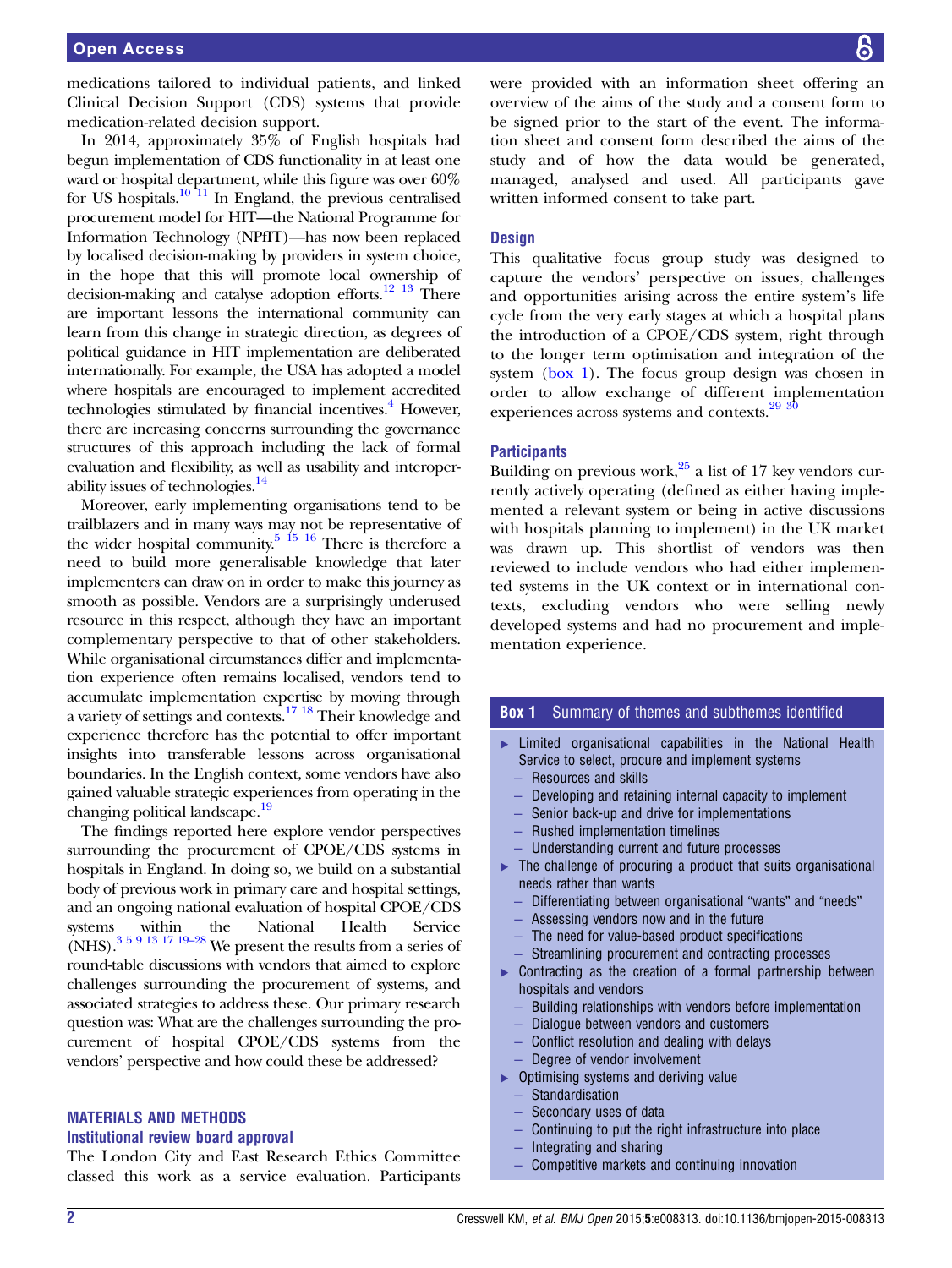This resulted in representatives from 10 organisations being contacted via email and invited to take part. Where possible, contact was made directly with individuals within the organisations whose expertise and knowledge would ensure senior strategic insights could be shared at the event. Where such individuals could not easily be identified or were not available, other suitable representatives were identified by the vendor.

Of the 10 vendors targeted, 8 accepted the invitation of which 6 were represented in the round-table discussions. Of the remaining two vendors from the shortlist, one did not respond to the invitation and another declined to participate. It was agreed that up to a maximum of two representatives from each vendor could attend since relevant expertise and knowledge was in some cases shared across multiple roles within the vendor organisations. As a result, a total of nine participants took part.

#### **Setting**

The event took place in Birmingham, UK in September  $2014.<sup>20</sup>$  Of the nine delegates taking part, eight were physically present for the event and one joined the round-table discussion from the USA via teleconferencing.

#### Data collection and handling

Three areas of interest which reflected the key stages in the implementation and adoption journey undertaken by vendors as well as their vision for the future formed the basis for the discussions (see box 2). These were held as three separate sessions lasting between 60 and 90 min each—one in the morning, and two in the afternoon with either a lunch or coffee break between each. While no data were collected during the breaks, this free time provided participants with the opportunity for further informal deliberation and may have impacted on some of the subsequent discussions.

Sessions were moderated by two members of the research team (ASl and JC). The moderators briefly introduced each topic and provided broad open-ended questions to help initiate discussions. Where possible, moderators sought to let participants guide discussions themselves to ensure that data collected were not constrained by the expectations of the research team.

#### **Box 2** Key topics discussed

Topic 1: From conceptualisation to implementation

Key challenges and opportunities for vendors from the early stages of project initiation through to implementation

Topic 2: Go-live and system stabilisation

Vendors' experiences of going live with the system and what lessons can be drawn from roll-outs to date

Topic 3: System optimisation, longer term integration, upgrades and building a vision for the future

Issues relating to short-term and medium-term optimisation, and discussion of the longer term vision and the planning required to ensure service continuity, flexibility and scalability

The audio-recordings were uploaded to a secure server at the University of Edinburgh, and subsequently transcribed by the research team's senior secretary (Rosemary Porteous). The anonymised transcripts were then checked by a member of the research team present at the event (LL).

#### Data analysis

We used the qualitative data analysis software package NVivo V.10 for organising the data. The transcripts were uploaded and initially coded along the three topic areas (see box 2) by KMC, an experienced qualitative researcher. We then inductively analysed the categories for recurring themes based on frequency and salience (or agreement among participants), in discussion with LL.[29 30](#page-9-0) After initial analysis, emerging themes and subthemes were refined through discussion within the research team, consisting of experienced social scientists, clinicians and medical informaticists. This discussion was structured around the three main emerging themes surrounding organisational capabilities, procurement and contracting challenges, and system optimisation. It resulted in refinement of subcategories, with individual team members helping to explore clinical and social implications and challenges outlined by participants in more detail.

We continued analysis until we achieved thematic saturation, $31$  the point at which emerging themes were repeatedly identified and no new themes were emerging.

To facilitate analysis, we drew on an analytical framework based on ongoing work, $28$  which depicts the life cycle of technology implementation within healthcare organisations, from conception through implementation towards optimisation. The model consists of the following iterative stages: conceptualisation, project initiation, functional specification, drafting a business case, procurement/tendering, system choice, contracting, preimplementation planning, implementation and optimisation. Conceptualising procurement with this model helped to contextualise findings within the larger implementation journey, as the stages are intimately related and can impact on one another.

#### RESULTS

We drew on data from a total of nine participants and analysed three audio-recorded round-table discussions lasting a total of 4.5 h ([table 1\)](#page-4-0).

The following overarching themes were identified (see [box 1](#page-2-0) for subthemes):

- ▸ Limited organisational capabilities in the NHS to select, procure and implement systems;
- The challenge of procuring a product that suits organisational needs rather than wants;
- ▸ Contracting as the creation of a formal partnership between hospitals and vendors;
- ▸ Optimising systems and deriving value. These themes will be examined in detail below.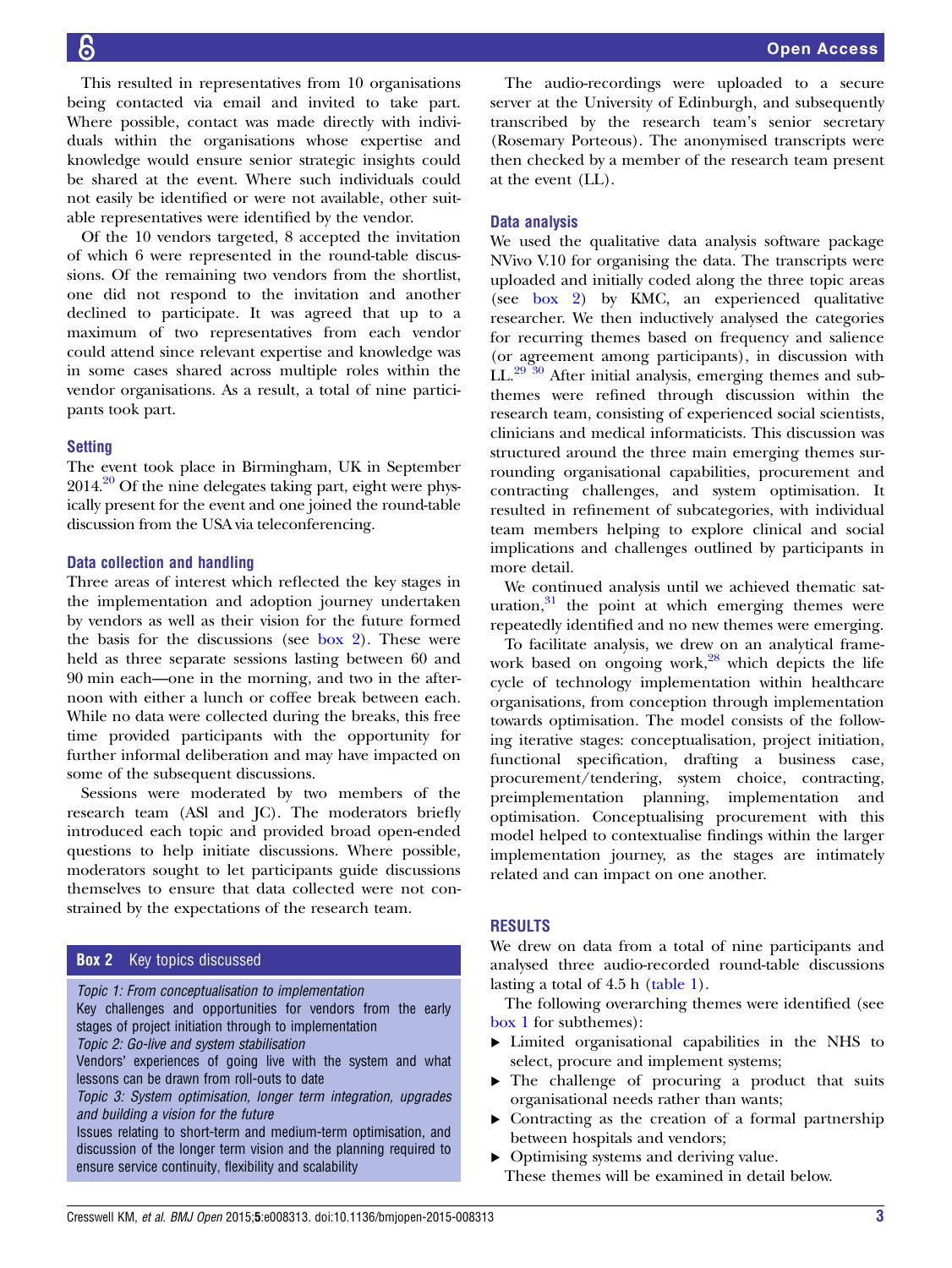<span id="page-4-0"></span>

| Characteristics of participants and vendor organisations<br>Table 1 |                                                                               |                                                                                               |               |
|---------------------------------------------------------------------|-------------------------------------------------------------------------------|-----------------------------------------------------------------------------------------------|---------------|
|                                                                     | <b>Vendor</b>                                                                 | Role and background                                                                           | <b>Gender</b> |
| Participant 1                                                       | A: international implementations,<br>established in the UK                    | Senior project manager                                                                        | M             |
| Participant 2                                                       | A: international implementations,<br>established in the UK                    | Senior consultant with NHS nursing background                                                 | м             |
| Participant 3                                                       | B: international implementations, not<br>established in the UK                | Senior manager with a background in sales and<br>marketing, has previously worked at vendor C | M             |
| Participant 4                                                       | B: international implementations,<br>established in the UK                    | Product manager with healthcare IT specialist<br>background                                   | M             |
| Participant 5                                                       | C: international implementations,<br>established in the UK, integrated system | Consultant for medical process at with NHS<br>pharmacy background                             | F             |
| Participant 6                                                       | C: international implementations,<br>established in the UK                    | Clinical strategist with nursing background                                                   | M             |
| Participant 7                                                       | D: international implementations,<br>established in the UK                    | Senior manager                                                                                | M             |
| Participant 8                                                       | E: international implementations, not<br>established in the UK                | Senior manager, formerly worked for Vendor C                                                  | м             |
| Participant 9 (via<br>teleconference)                               | F: international implementations, not<br>established in the UK                | Senior manager leading international<br>implementations of systems                            | м             |
|                                                                     | F, female; IT, information technology; M, male; NHS, National Health Service. |                                                                                               |               |

#### Limited organisational capabilities in the NHS to select, procure and implement systems

Participants had worked with a number of hospitals and were in broad agreement that, from their experience, there was a lack of resources to support the appropriate and effective selection, procurement and implementation of CDS/CPOE systems in NHS hospitals. In this context, skills shortages in hospitals where systems were deployed were particularly frequently mentioned, including limited expertise in business change, benchmarking, product testing, contracting, project management and service improvement. In line with this, the staffing of the implementation teams in hospitals was viewed as inadequate in many cases, with hospital teams lacking the right multidisciplinary combination of knowledge surrounding clinical processes, project management and software delivery processes.

You're buying a software product […] and therefore you need to understand how software is made, released, tested, accepted and all those things that we know as a software company we do. And if the project manager has no understanding of those sequences, especially where they […] are releasing new functionality […] almost quarterly, that all has to be factored in. Participant 8, Vendor E

However, it was explained that organisations needed to develop internal capacity to implement systems, as well as to retain skilled staff. Vendors observed that many hospitals employed external consultants on shortterm contracts as project managers, but these individuals tended to lack inside organisational knowledge and took their skills with them when they left.

We're getting people coming from outside organisations…but you haven't got a clue about what the organisation is like and you spend six months learning what the organisation is doing today. Never mind what it needs to do tomorrow. And I think that's part of the problem…you need to be growing that expertise in-house as part of your work… Participant 1, Vendor A

In addition, senior commitment from lead physicians and/or chief executives to support implementation efforts was often lacking and this hampered progress as decisions were not made and visions of future states were not effectively communicated organisation-wide.

In terms of monetary resources, the current financial payment profile and milestone structure in the NHS were viewed as being governed by an outcome-based funding principle, where project milestones were seen to be determined by availability (or lack) of money. For example, vendors were paid for milestones such as 'going-live', as opposed to receiving reimbursement for important strategic planning activities that preceded the actual go-live event. As a result the focus shifted from planning to outcomes, which was not always seen to be beneficial for implementations.

Just anything to do with when the money is coming into the [hospital] needs to be decoupled from the broader strategy. Because otherwise we get the perverse behavior "everything needs to be done by this time because that's when we're going to get the money […]". We shouldn't have money for go-live; we shouldn't be paid a lot of money for me turning up on site because that's a good milestone… Participant 2, Vendor A

The impact of financial resources on implementation progress was also referred to on a national scale.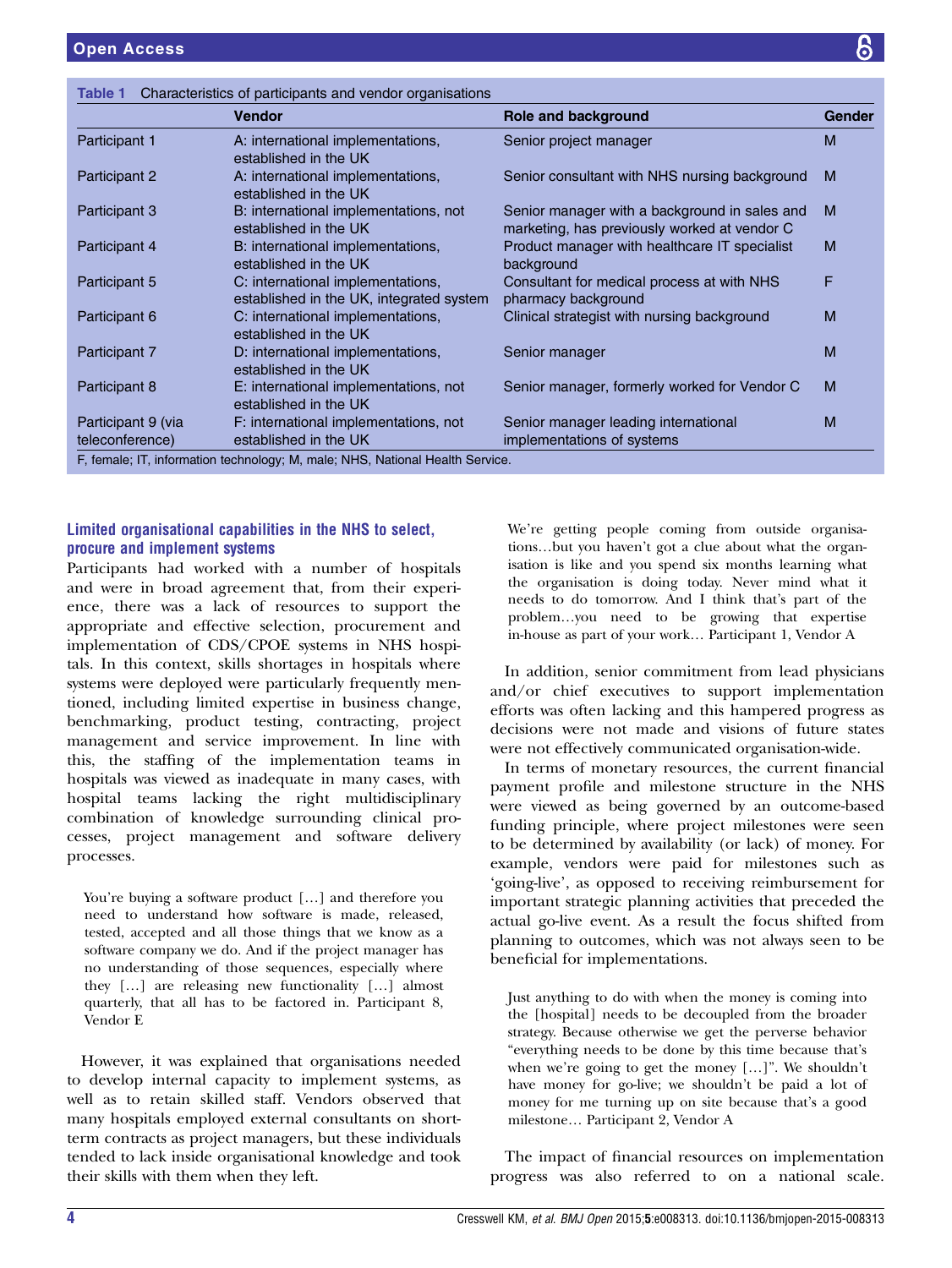Although the NHS' Technology Fund was viewed to stimulate the initial phases of implementations, it was seen as limited in helping hospitals to resource further roll-out and optimisation as it consisted of relatively limited funding over a finite period of time.

As a result of financially driven milestones, implementations were regularly seen as being rushed with hospitals wanting to implement complex functionality too early. Vendors, on the other hand, felt that implementation timelines needed to be more considered, beginning with implementing relatively straightforward functionality in less complex areas in order to help organisations get used to the basic changes brought about by the new system in relatively stable environments. The roll-out was then ideally governed by implementing in areas that were somehow linked to each other. In this context, the notion of a 'pilot' was viewed as unhelpful for the implementation process as systems were not, as in conventional pilot projects tested and then modified, but implemented gradually throughout the organisation.

I wouldn't call it a pilot phase, for me this is about the first wards to go live, not pilot because pilot is like testing something that might not actually be used and I like not to use the word pilot. Participant 2, Vendor A

This strategy would also help hospitals to learn from areas that went live first. Incorporating these lessons was seen as a crucial part of the implementation process, although frequently overlooked.

They [hospitals] want to go live on the system with all the bells and whistles there and then, which will therefore risk future adoptions. Users are going to grab that paper chart because they know how to use that paper chart [...]. Whereas I think it's much better from my experience to go-live with something which is relatively simple, potentially replicates paper, so you roll out this advanced functionality be it drug checking, adverse drug reaction forms that kind of stuff after the initial adoption stage has pitted out. Participant 5, Vendor C

A lack of considered in-depth planning was also observed in relation to an often inadequate understanding of current and future business and work processes. As a result, managers in hospitals were unaware of the way systems were actually used and existing processes were modified to accommodate systems.

I'm always surprised to see the number of workarounds that hospitals will put into place. And the actual project management […] and the IT staff that we would work directly with actually have no idea of what's actually happening on the ward. And a lot of times that affects them when they go through things like regular system updates and things like that. They're not testing their own processes because they don't understand their own processes. Participant 9, Vendor F

Mapping of future processes and ensuring that these were adhered to, was viewed as important, as this would help to ensure that best practice guidelines would be followed and systems would be used effectively.

#### Procuring a product that suits organisational needs rather than wants

Procuring a product that suited and addressed organisational needs was seen by vendors as a key decision. A distinction needed to be made between what organisational managers thought they needed (which was often different from they actually needed) and what decision makers wanted.

Understanding the organisation's need and procuring a product based on this was also seen as the best way to ensure that functionalities were effectively adopted. In this context, it was reiterated that complex functionalities (which were often on wish lists of hospitals) were not necessarily suitable for all organisations, particularly if they were implemented too early on in the process.

What I want is everything that gets talked about up to the point where you go live and you suddenly realise that you don't want all of these. What you need is this, and this is the difference between giving everything that sparkles and is bright on day one or just giving a system that works on day one. Participant 2, Vendor A

Before formal procurement had started, when deciding on a system, frequent contact with potential vendors and other organisations that were further on in the implementation journey was seen as helpful. Scripted system demonstrations (where organisations determine in advance what they want vendors to demonstrate) were viewed of limited value, as these failed to take account of and reflect providers organisational circumstances. The need for a more comprehensive evaluation of vendors during requirement evaluation was therefore highlighted.

Scripted demos are the norm in most places and they can actually end up in a bias. Having a proper business case model, you should be going in assessing the suppliers in some format that you can score, because otherwise you end up with a mixed matrix of scores and you've got to question how valid is that score at the end of the day. Is it subjective or objective? Participant 7, Vendor D

As part of the assessment of vendors, an assessment of future functionality was stated to be necessary in order to determine the compatibility of the product and the organisation. This was, however, viewed as being complicated by the current immaturity of the implementation landscape and existing systems.

Participants further argued that product specifications, a common feature of procurements, were constraining and often too granular to reflect realistic product assessments. Although the notion of output-based specifications (OBS) was welcomed over the use of functional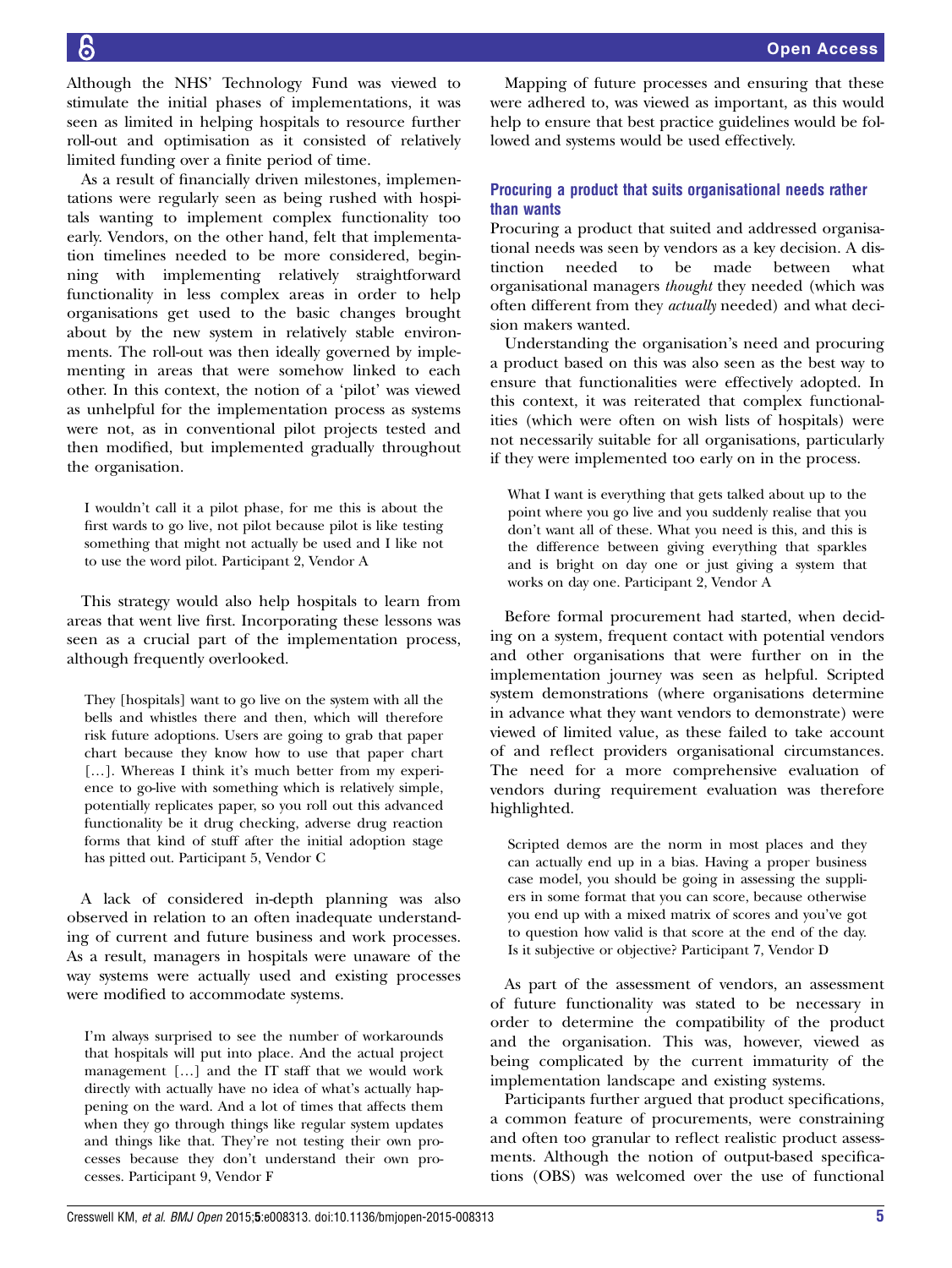#### Open Access

specifications in helping to move away from technical features towards process improvement; participants argued that value-based outputs that allowed vendors to understand reasons behind technological requests were still lacking in current procurements.

I think one of the things that we need to be trailing towards is value based statements. So why are you doing it, why do you want the answer to this question? So it's "I want to do something because" and we don't have that in either functional specs [specifications] or OBS' at the moment… Participant 1, Vendor A

The issues outlined above could partly be addressed by streamlining procurement and contracting processes, as an overall framework for procurement was still lacking. Participants recommended that this framework should include an organisational readiness assessment before procurement to ensure that necessary resources and skills are available, and giving vendors time and information about local organisational processes before system demonstrations to make these more locally relevant.

#### Contracting as the creation of a formal partnership between hospitals and vendors

Vendors highlighted how building relationships with hospitals well before implementation was important in order to explore together what system would be best suited to the needs of the organisation. Such relationship building, although time-consuming for both sides, could help hospitals to avoid purchasing systems that were not suitable for them and help vendors understand expectations. It was stated that this dialogue between customers and vendors should ideally happen before the tendering phase, as otherwise the discussion would be commercially constrained.

Contracting was ideally viewed as the creation of a formal partnership with hospitals. However, this was not always the case, with many suggesting that the establishment of formal contracts with the NHS felt more like a risk transfer from hospitals to vendors, governed by inflated expectations and penalisation for missing deadlines.

The ideal contract is where you have a partnership, to use that cliché, and that the contract sits on the shelf and away you go with the implementation plan and the thing goes forward. There's a lack of appreciation sometimes as why, from a commercial point of view, that it needs to be a balanced contract. Invariably it's a risk transfer completely to the commercial side; it's not a risk share… Participant 7, Vendor D

Delays on the hospital side were often felt to be due to bureaucratic structures that hampered speedy decisionmaking and competing demands on senior decision makers' time. This was not always seen as adequately

considered and documented, with many hospitals 'blaming' vendors for implementation delays.

If you have a clinical problem that needs to be solved by a clinical advisory group or some other steering group, because we need to make a definitive change or step change in policy or procedure, that can take weeks and weeks and weeks. Because that clinical advisory group or drug and therapeutics team may not meet more than every two months, so those kind of things cause delays. Participant 2, Vendor A

Delays on the vendor side related mainly to processing change requests for customisation, but the complexity of these was often not sufficiently appreciated by the NHS hospitals. Vendors noted that customisation was not desired as it would make their product less generic and therefore harder to implement across other sites. Nevertheless, the speed at which requests were attended to was governed by external demands such as regulatory mandates, which meant that individual change requests for customisation that were not crucial for patient safety were often a low priority. Also, the potential impact of change requests on different parts of the system meant that they had to be subjected to lengthy testing procedures.

So you do get some customers who say "oh can't you not just change this" and you get great problems in managing client satisfaction when you say "yeah it might be 12 months from now before you get that unless it's a clinical safety issue", which most of us tend to respond to right away. Participant 7, Vendor D

It was generally felt that contracts were only referred to when 'things went wrong' and vendors highlighted that therefore important contractual components included processes surrounding conflict resolution and ways to deal with implementation delays. Contracts further needed to include an outline of the involvement of vendors during roll-out, but hospitals frequently underestimated the change management assistance and expertise vendors could offer. Although vendor support was dependent on existing organisational structures, needs and resources, it was seen to be frequently underestimated in most contracts.

Well they [hospitals] never ask for enough [support] in my opinion. Never ask for enough. They completely underestimate what value the supplier can bring to them. And they always ask for it post-contract of course. Participant 8, Vendor E

#### Optimising systems and deriving value

Secondary uses of data were seen as a major way to optimise systems and derive value from the investments made. However, it was acknowledged that in order to achieve maximum returns for all stakeholders and enable meaningful aggregation, data across systems would need to be standardised.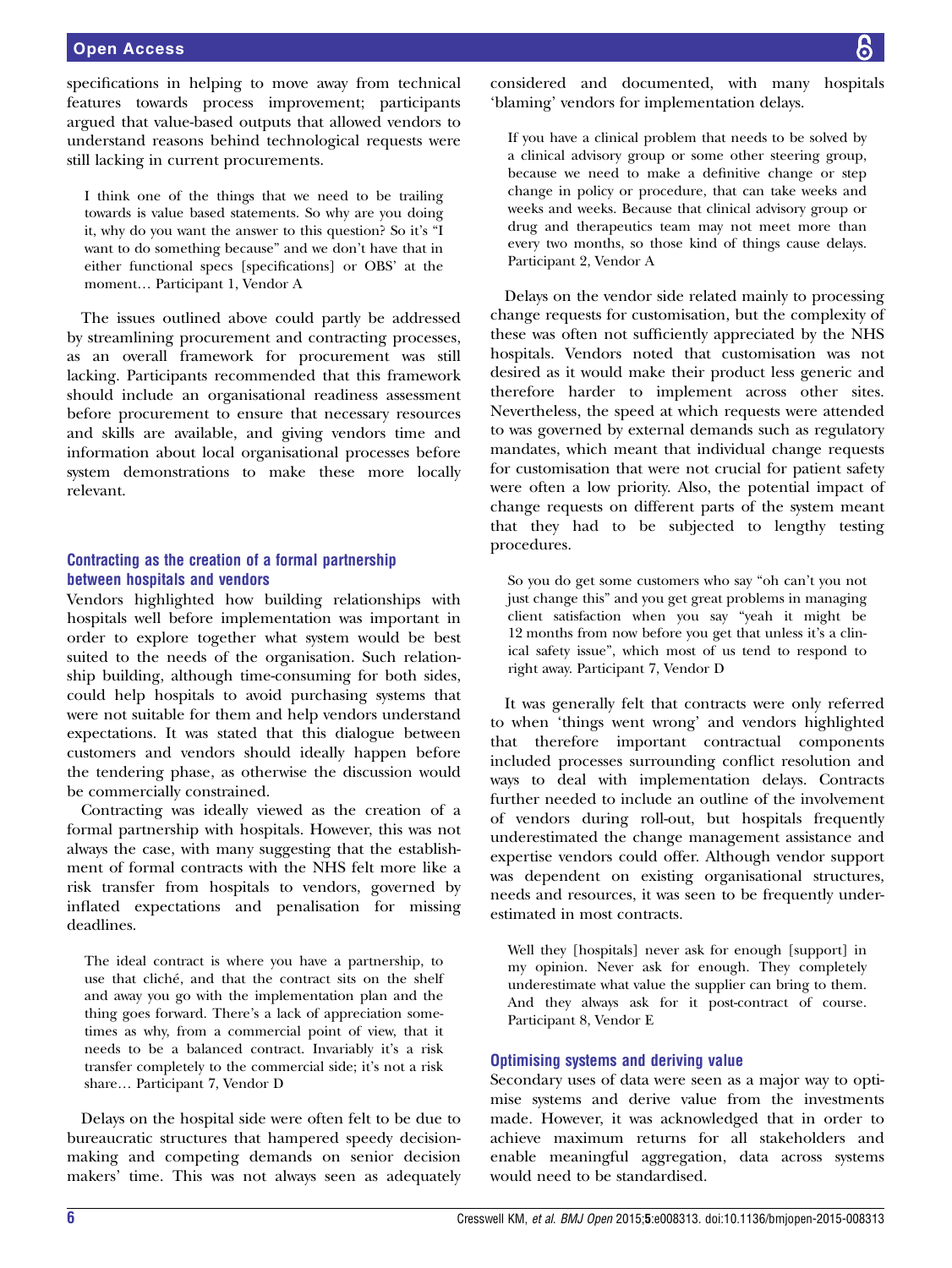I think we've got a responsibility as suppliers to standardise the data that we have amongst our clients. I kind of think we're not there yet speaking from our point of view but it's going towards that standardisation… Participant 5, Vendor C

Participants also highlighted that effectively drawing on secondary uses of data would take time, particularly in hospitals that were slow to adopt systems (as adoption was a prerequisite for deriving value through secondary uses of data). Continuing to put the right infrastructure into place was therefore seen as an intermediate goal for vendors in order to build a solid platform from which to optimise uses in the future.

Integrating systems and sharing data across care settings, particularly between general practitioners (GPs), social care providers, pharmacies and hospitals, and with patients was seen as another major future development.

It's getting information back to GP systems. It means getting electronic transfer of prescriptions sorted out to local chemists. It means sharing information with social carers so they can see what Mable has to have three times a day and what the tablets look like […] That's probably the next big step in my mind… Participant 2, Vendor A

In order to achieve visions of an integrated healthcare system and derive value through secondary uses of data, vendors stressed the importance of competitive markets and continuing innovation. But these were seen to be heavily influenced by political decisions and funding restrictions. England's  $NPfIT^{12}$  <sup>13</sup> was given as an example where political decisions had stifled healthy commercial competition and inhibited effective team working between vendors and hospitals through centrally governed contracts.

I'd say the one big vision thing that we probably all agree with is [...] a continued, funded, vibrant, competitive market place. Because the danger is health services can do another National Programme. We'll go into another 10 year hiatus and God knows what else. Participant 7, Vendor D

Another potential inhibitor of progress was the commercial capacity to deliver systems in a time of increasing interest by hospitals and acceleration by the English Technology Fund. As a result, vendors found themselves 'cherry picking' hospitals for implementation as they did not have the capacity to deliver on all tenders.

#### **DISCUSSION**

We found that the CPOE/CDS vendor perspective provides important insights into cross-organisational implementation challenges. We identified important organisational drivers that can 'make or break' the implementation journey, long before any formal contract is signed. Rushing of procurement processes can result in a lack of appropriate appreciation of

organisational needs and meaningful engagement with different vendors, resulting in acquisition of a product ill-suited to the context of deployment. Once a contract is signed, constructive dialogue between vendors and customers can be inhibited by a lack of clarity surrounding implementation roles. Vendors represent a valuable source of expertise that is often underappreciated by hospitals implementing clinical information technology (IT) systems. Important future challenges surrounding system optimisation include standardisation of data so that these can be aggregated across systems for meaningful secondary uses, and implementation of data exchange with organisations outside the hospital.

Our results indicate that a certain degree of centralisation of procurement and contracting processes may, in a UK context, help to address the challenges identified. We have summarised these in box 3. The need for a more formalised procurement framework was frequently highlighted by our participants, as currently English hospitals appear to lack expertise in this area. It seems that the 'post-NPfIT autonomy' surrounding procurement has come at a price—while hospitals can now choose software vendors, they find it difficult to do this in a considered way and there is a shortage of expertise and experience in negotiating what are often very sizeable contracts. Some form of federal support therefore appears to be needed, but achieving a balance between governmental assistance and perceived central control will be difficult.<sup>[13](#page-9-0)</sup> A potential strategy could take a shape similar to the early stages of the Meaningful Use Criteria in the  $USA^{24}$  $USA^{24}$  $USA^{24}$  being based around value-based product specifications, as suggested by our participants. The English Department of Health's National Information Board framework has begun to tackle some of these issues, including establishing a digital support service to help organisations comply with national digital standards[.32](#page-9-0) This also considers the organisation's digital maturity. Here, it will be important to build on existing commercial and procurement guidance to include

#### **Box 3** Potential ways to address cross-organisational procurement challenges through increased central guidance

- ▸ Increasing standards surrounding procurement and contracting processes (building on existing purchasing guidance through centralised system accreditation and standards)
- ▸ More considered implementation timelines (locally and nationally)
- ▸ A central resource helping the National Health Service to develop skills to procure and implement systems effectively
- Guidance to support product choice through devising functional, output-based, and value-based specifications
- ▶ Ensuring that commercial markets remain competitive and no monopolies emerge to ensure continuing innovation
- Continued federal funding to support procurement, implementation, and optimisation
- Guidance surrounding the standardisation systems to allow integration and sharing on larger scales in the future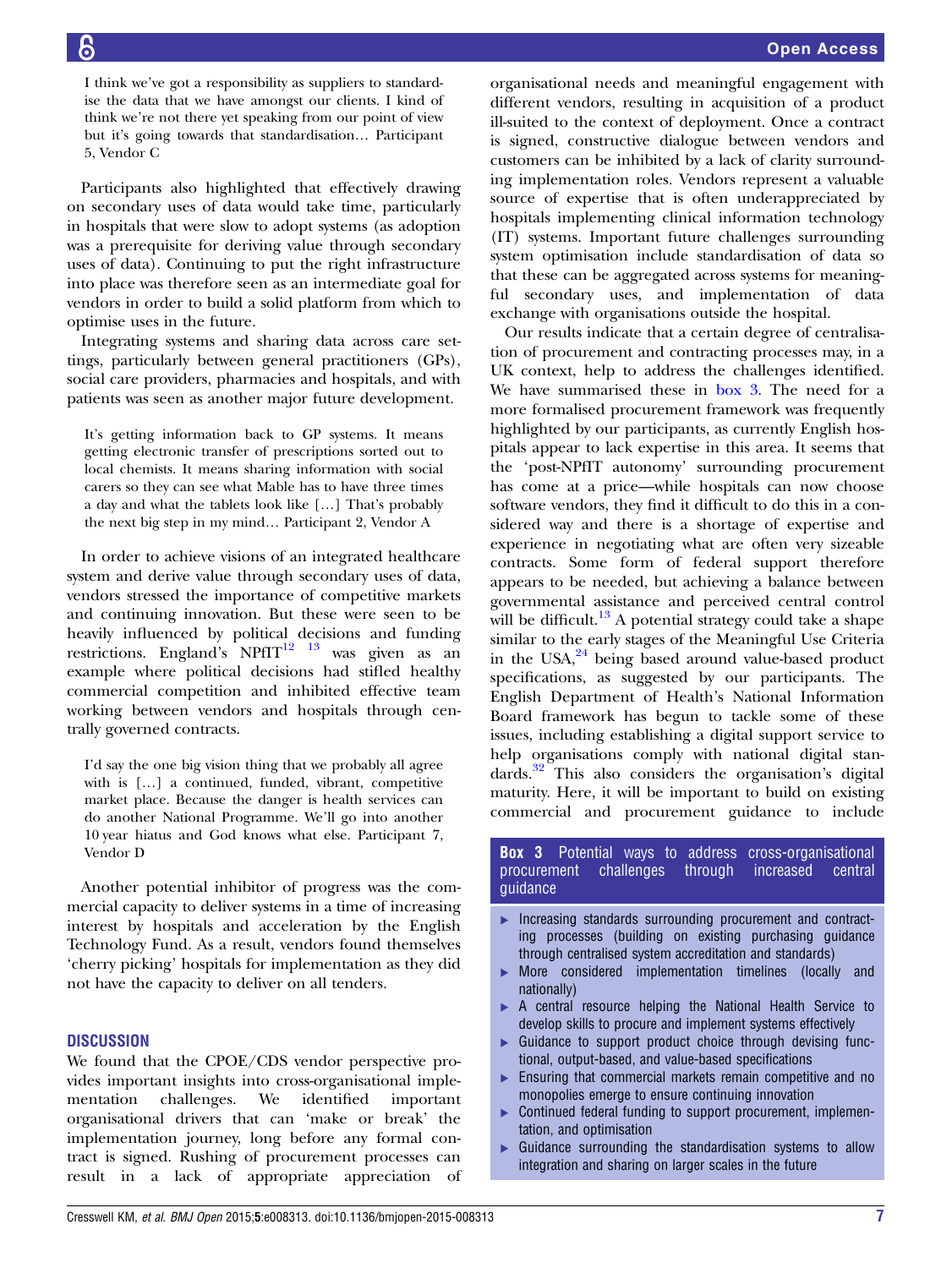considerations surrounding interoperability to ensure effective future exchange of information between organisations.[33](#page-9-0) As our work indicates, this can only be achieved if some centralised procurement guidance surrounding system accreditation exists, as individual organisations are likely to seek short-term value (while setting up interoperable systems form the start tends to be more costly in the short term). We have summarised some strategies for organisations to consider in relation to vendor and product selection in box 4.

In light of existing commercial sensitivities surrounding contracts and procurement, and an associated underrepresentation of vendor perspectives, this study has helped to explore procurement-related insights and potentially transferable lessons. However, this work also has a number of limitations. We studied eight vendors, resulting in a relatively small number of participants representing a limited amount of (albeit key) organisations operating in the UK, and the data collection period was relatively short. This may have resulted in potentially limited transferability of findings. Nevertheless, we have brought together high-level representatives from the key CPOE/CDS system vendors in the English market, allowing a very rich, interactive and open discussion (which would have been difficult with a greater number of participants). By recording it and coding emerging concepts, we were able to identify a number of what we believe are important lessons, although these need to be interpreted within the English context. For example, the dominance of Epic in the North American market has been the subject of recent discussions, with fears that one commercial company will have a monopoly—a similar situation already encountered in the English NPfIT. $34$  Participants were acutely aware of the potential pitfalls of such a monopoly, fearing that it can hinder commercial competition and stifle innovation.<sup>[35](#page-9-0)</sup> Most emerging themes were common among participants, with no divergent opinions on the main issues. There were, however, some minor disagreements in relation to specifics, particularly regarding the degree of standardisation of contracts between healthcare organisations and vendors, the nature of vendor involvement in actual implementation-related activities, and the commercial capacity to deliver desired functionality.

#### **Box 4** Strategies for organisations to consider in relation to vendor and product selection

- ▸ Taking time throughout procurement processes to assess organisational needs and base
- ▸ product/vendor selection on this need
- Meaningful long-term engagement with different vendors and assessment of a range of products
- ▸ Harnessing implementation expertise of vendors and making this explicit in contractual arrangements
- Choosing products that are likely to be able to cope with future challenges surrounding secondary uses of data and interoperability

Some of our findings mirror existing evidence in relation to the significance of senior management and physician buy-in to support implementations; $36 \frac{37}{27}$  $36 \frac{37}{27}$  adequate financial resources to finance and incentivise initiatives;<sup>38</sup> 39 and work process redesign to realise benefits associated with technologies. $40-42$  $40-42$  The significant potential of secondary uses of data from systems has also been previously highlighted. Our work adds important perspectives surrounding procurement and contracting processes and how these need to suit individual organisations while also ensuring that wider national needs are met such as larger scale information exchange. Such views may be missing in current managerial discourses, as these are often focused on localised organisational change. Important areas in this context include the creation of formal partnerships between hospitals and vendors; and the optimisation of systems and the derivation of data. Future work should examine these issues in more detail, particularly in relation to a potential alignment of organisational and vendor priorities, and determine whether they have international relevance or reflect England's individual circumstances.

Our results also suggest that the UK healthcare sector is lagging behind other industries in relation to forging effective relationships with commercial vendors. It has been argued that this is partly due to a disconnect between the organisational purchasing department and decision makers. Consequently, there tends to be a drive to get the best deal at the lowest price resulting in a lack of trust between vendors and hospitals. These strained relationships need to be more effectively managed by drawing on more sophisticated strategies from other industries.[43](#page-10-0) Examples may include proactive approaches that allow cooperative partnerships between hospitals and vendors, as well as robust and more coordinated procurement strategies (as discussed above) with associated process evaluations.[44 45](#page-10-0)

#### **CONCLUSIONS**

The experiences of procuring CPOE/CDS systems in England's NHS illustrate how the political environment surrounding implementations can affect relationships on the ground. As implementing organisations are now required to procure their own systems, progress has been hampered by limited organisational capacity to select suitable products. More centralised procurement support has the potential to be beneficial, but the balance between 'too much' and 'too little' government involvement will be hard to achieve.

#### Author affiliations

<sup>1</sup>Usher Institute of Population Health Sciences and Informatics, The University of Edinburgh, Edinburgh, UK

<sup>2</sup>Department of Medical Science and Medical Education, School of Clinical and Experimental Medicine, University of Birmingham, Edgbaston, UK 3 Department of Medicine, Brigham and Women's Hospital, Harvard Medical School, and the Department of Health Policy and Management, Harvard School of Public Health, Boston MA, USA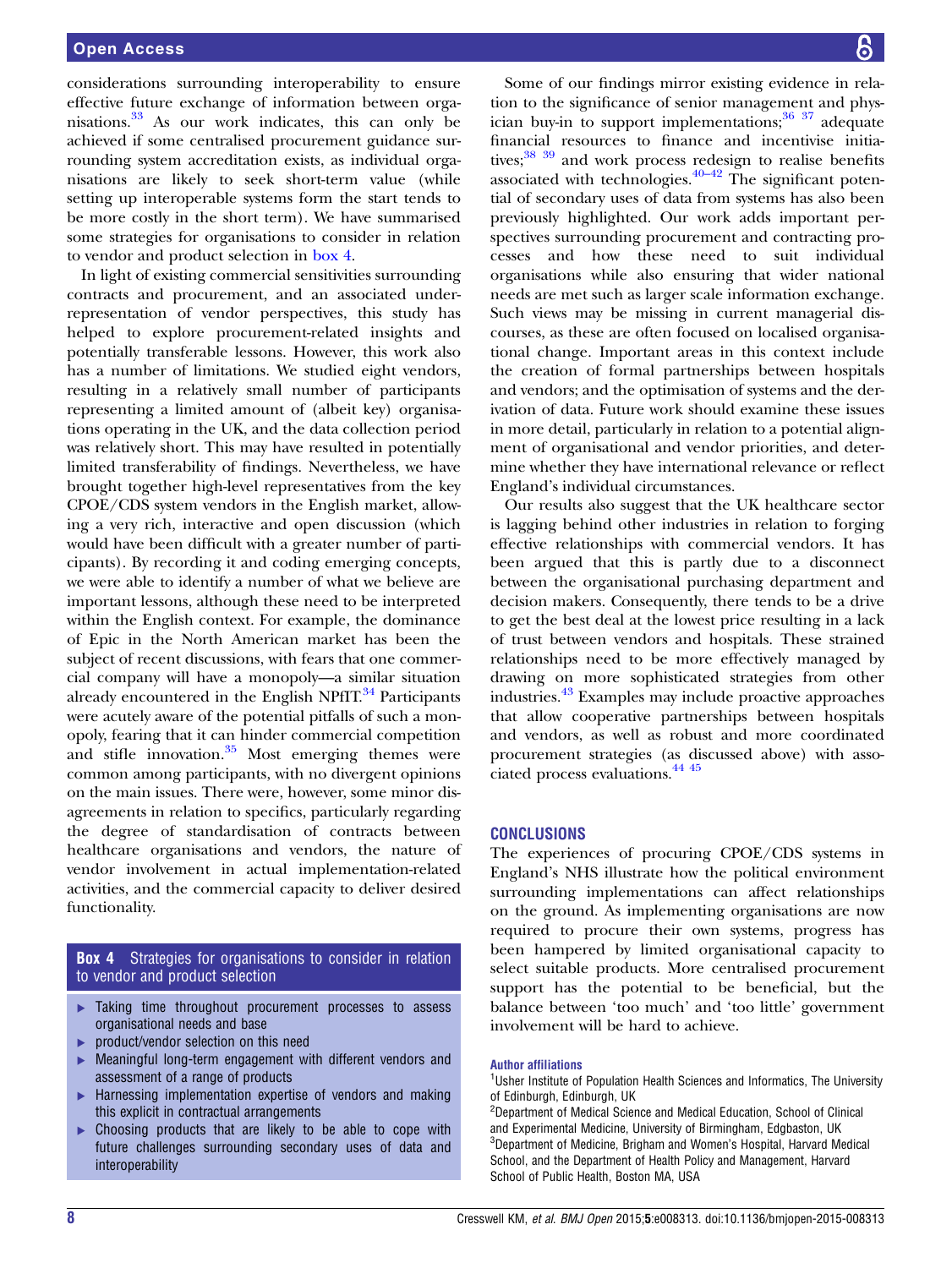<span id="page-9-0"></span>Acknowledgements The authors gratefully acknowledge the input from their Independent Programme Steering Committee, which is chaired by Professor Denis Protti and has Professor Munir Pirmohamed, Professor Bryony Dean Franklin, Ms Eva Leach, Ms Rosemary Humphreys, and Ms Ailsa Donnelly as members. They also gratefully acknowledge the input of Rosemary Porteous, who transcribed the discussions. Members of the Programme Team are: Dr Ann Robertson, Professor Jill Schofield, Dr Zoe Morrison, Mr Alan Girling, Mr Antony Chuter, Dr Laurence Blake, Professor Robin Williams, Professor Anthony Avery, Professor Richard Lilford, Dr Sarah Slight, Dr Hajar Mozaffar, Dr Behnaz Schofield, Ms Sonal Shah, Ms Ndeshi Salema, Mr Sam Watson, and Dr Lucy McCloughan. They further acknowledge the helpful feedback of two expert reviewers on an earlier version of this manuscript.

Contributors ASh, JC, DWB, and ASl conceived this work. LL led on data collection and KMC led on data analysis and drafting of the manuscript. All the authors have commented on various versions of this manuscript and inputted into the analysis.

Funding This article has drawn on a programme of independent research funded by the National Institute for Health Research (NIHR) under its Programme Grants for Applied Research scheme (RP-PG-1209-10099).

Competing interests None declared.

Provenance and peer review Not commissioned; externally peer reviewed.

Data sharing statement The authors are happy to make raw and anonymised data in the form of transcripts available for further analysis. These are available on request from the corresponding author.

Open Access This is an Open Access article distributed in accordance with the terms of the Creative Commons Attribution (CC BY 4.0) license, which permits others to distribute, remix, adapt and build upon this work, for commercial use, provided the original work is properly cited. See: [http://](http://creativecommons.org/licenses/by/4.0/) [creativecommons.org/licenses/by/4.0/](http://creativecommons.org/licenses/by/4.0/)

#### **REFERENCES**

- 1. Blumenthal D, Tavenner M. The "Meaningful Use" regulation for electronic health records. [N Engl J Med](http://dx.doi.org/10.1056/NEJMp1006114) 2010;363:501-4.
- 2. NHS England. The Integrated Digital Care Technology Fund. [http://](http://www.england.nhs.uk/ourwork/tsd/sst/tech-fund/) [www.england.nhs.uk/ourwork/tsd/sst/tech-fund/](http://www.england.nhs.uk/ourwork/tsd/sst/tech-fund/) (last accessed 19 Dec 2014)
- 3. Cresswell K, Coleman J, Slee A, et al. Investigating and learning lessons from early experiences of implementing ePrescribing systems into NHS hospitals: a questionnaire study. [PLoS ONE](http://dx.doi.org/10.1371/journal.pone.0053369) 2013;8:e53369.
- 4. Update on the adoption of Health Information Technology and related efforts to facilitate the electronic use and exchange of health information. The Office of the National Coordinator for Health Information Technology (ONC) Office of the Secretary, United States Department of Health and Human Services. [http://www.healthit.gov/](http://www.healthit.gov/sites/default/files/rtc_adoption_and_exchange9302014.pdf) [sites/default/files/rtc\\_adoption\\_and\\_exchange9302014.pdf](http://www.healthit.gov/sites/default/files/rtc_adoption_and_exchange9302014.pdf) (last accessed 19 Dec 2014).
- 5. Huckvale C, Car J, Akiyama M, et al. Information technology for patient safety. [Qual Saf Health Care](http://dx.doi.org/10.1136/qshc.2009.038497) 2010;19:i25-33.
- 6. Kaushal R, Shojania KG, Bates DW. Effects of Computerised Physician Order Entry and Clinical Decision Support systems on medication safety: a systematic review. [Arch Intern Med](http://dx.doi.org/10.1001/archinte.163.12.1409) 2003;163:1409–16.
- 7. Appari A, Carian EK, Johnson ME, et al. Medication administration quality and health information technology: a national study of US hospitals. [J Am Med Inform Assoc](http://dx.doi.org/10.1136/amiajnl-2011-000289) 2012;19:360-7.
- 8. Black AD, Car J, Pagliari C, et al. The impact of eHealth on the quality and safety of health care: a systematic overview. [PLoS Med](http://dx.doi.org/10.1371/journal.pmed.1000387) 2011;8:e1000387.
- 9. Cresswell KM, Bates DW, Williams R, et al. Evaluation of medium-term consequences of implementing commercial Computerised Physician Order Entry and Clinical Decision Support prescribing systems in two 'early adopter' hospitals. [J Am Med](http://dx.doi.org/10.1136/amiajnl-2013-002252) [Inform Assoc](http://dx.doi.org/10.1136/amiajnl-2013-002252) 2014;1(e2):e194–202.
- 10. Greenes RA. ed. Clinical Decision Support: the road to broad adoption. Academic Press, 2014.
- 11. Jha AK, DesRoches CM, Campbell EG, et al. Use of electronic health records in US hospitals. [N Engl J Med](http://dx.doi.org/10.1056/NEJMsa0900592) 2009;360: 1628–38.
- Hendy J, Reeves B, Fulop N, et al. Challenges to implementing the National Programme for Information Technology (NPfIT): a qualitative study. **[BMJ](http://dx.doi.org/10.1136/bmj.331.7512.331)** 2005;331:331-6.
- 13. Sheikh A, Cornford T, Barber N, et al. Implementation and adoption of nationwide electronic health records in secondary care in England: final qualitative results from a prospective national evaluation in "early adopter" hospitals. [BMJ](http://dx.doi.org/10.1136/bmj.d6054) 2001;343:d6054.
- 14. AMA. 5 problems with meaningful use. [http://medicaleconomics.](http://medicaleconomics.modernmedicine.com/medical-economics/news/tags/american-medical-association/ama-5-problems-meaningful-use?page=full) [modernmedicine.com/medical-economics/news/tags/](http://medicaleconomics.modernmedicine.com/medical-economics/news/tags/american-medical-association/ama-5-problems-meaningful-use?page=full) [american-medical-association/ama-5-problems-meaningful-use?](http://medicaleconomics.modernmedicine.com/medical-economics/news/tags/american-medical-association/ama-5-problems-meaningful-use?page=full) [page=full](http://medicaleconomics.modernmedicine.com/medical-economics/news/tags/american-medical-association/ama-5-problems-meaningful-use?page=full) (last accessed 22 Dec 2014).
- 15. Greenhalgh T, Robert G, Macfarlane F, et al. Diffusion of innovations in service organisations: systematic review and recommendations. [Milbank Q](http://dx.doi.org/10.1111/j.0887-378X.2004.00325.x) 2004;82:581-629.
- 16. Kuperman GJ, Teich JM, Gandhi TK, et al. Patient safety and computerized medication ordering at Brigham and Women's Hospital. Jt Comm J Qual Improv 2001;27:509–21.
- 17. Cresswell K, Sheikh A. Organizational issues in the implementation and adoption of Health Information Technology innovations: an interpretative review. [Int J Med Inform](http://dx.doi.org/10.1016/j.ijmedinf.2012.10.007) 2013;82:e73-86.
- 18. Halford S, Obstfelder A, Lotherington A. Beyond implementation and resistance: how the delivery of ICT policy is reshaping healthcare. [Policy Politics](http://dx.doi.org/10.1332/030557308X313714) 2009;37:113-28.
- 19. Cresswell K, Worth A, Sheikh A. Actor-Network Theory and its role in understanding the implementation of information technology developments in healthcare. **[BMC Med Inform Decis Mak](http://dx.doi.org/10.1186/1472-6947-10-67)** 2010;10:67.
- 20. The University of Edinburgh. Investigating the Implementation, Adoption and Effectiveness of ePrescribing Systems in English Hospitals: A Mixed Methods National Evaluation. [http://www.chs.](http://www.chs.med.ed.ac.uk/projects/eprescribing/) [med.ed.ac.uk/projects/eprescribing/](http://www.chs.med.ed.ac.uk/projects/eprescribing/) (last accessed 19 Dec 2014).
- 21. Cresswell K, Bates D, Phansalkar S, et al. Opportunities and challenges in creating an international centralised knowledge base for Clinical Decision Support Systems (CDSS) in ePrescribing. **[BMJ](http://dx.doi.org/10.1136/bmjqs.2010.048934)** [Qual Saf](http://dx.doi.org/10.1136/bmjqs.2010.048934) 2011;20:625–30.
- 22. Cresswell KM, Bates DW, Sheikh A. A Ten key considerations for the successful implementation and adoption of large-scale health information technologies. [J Am Med Inform Assoc](http://dx.doi.org/10.1136/amiajnl-2013-001684) 2013;20(e1): e9–13.
- 23. Lee L, Cresswell K, Slee A, et al. Using stakeholder perspectives to develop an ePrescribing toolkit for NHS hospitals: a questionnaire study. JRSM Open 2014;5:1–9.
- 24. Sheikh A, Jha A, Cresswell K, et al. Adoption of electronic health records in UK hospitals: lessons from the USA. [Lancet](http://dx.doi.org/10.1016/S0140-6736(14)61099-0) 2014;384:8–9.
- 25. Mozaffar H, Williams R, Cresswell K, et al. Product diversity and spectrum of choice in hospital ePrescribing systems in England. [PLoS ONE](http://dx.doi.org/10.1371/journal.pone.0092516) 2014;9:e92516.
- 26. Cresswell KM, Sheikh A. Undertaking sociotechnical evaluations of Health Information Technologies. [Inform Prim Care](http://dx.doi.org/10.14236/jhi.v21i2.54) 2014;21:78-83.
- 27. Cresswell KM, Slee A, Coleman J, et al. Qualitative analysis of round-table discussions on the business case and procurement challenges for hospital electronic prescribing systems. [PLoS ONE](http://dx.doi.org/10.1371/journal.pone.0079394) 2013;8:e79394.
- 28. Cresswell K, Coleman J, Slee A, et al. A toolkit to support the implementation of electronic prescribing systems into UK hospitals: preliminary recommendations. [J R Soc Med](http://dx.doi.org/10.1177/0141076813502955) 2014;107:8-13.
- 29. Pope C, Ziebland S, Mays N. Qualitative research in healthcare. [BMJ](http://dx.doi.org/10.1136/bmj.320.7227.114) 2000;320:114–16.
- 30. Patton MQ. Qualitative evaluation and research methods. 3rd edn. Newbury Park, CA: Sage Publications, 2001.
- 31. Guest G, Bunce A, Johnson L. How many interviews are enough? An experiment with data saturation and variability. [Field Methods](http://dx.doi.org/10.1177/1525822X05279903) 2006;18:59–82.
- 32. National Information Board. Personalised Health and Care 2020. [https://www.gov.uk/government/uploads/system/uploads/attachment\\_](https://www.gov.uk/government/uploads/system/uploads/attachment_data/file/384650/NIB_Report.pdf) [data/file/384650/NIB\\_Report.pdf](https://www.gov.uk/government/uploads/system/uploads/attachment_data/file/384650/NIB_Report.pdf) (last accessed 5 Jan 2015).
- 33. Integrated Digital Care Record (IDCR). Commercial and Procurement Toolkit to support organisations applying to the Integrated Digital Care (IDC) Fund. [http://www.technologystrategy.](http://www.technologystrategy.england.nhs.uk/pg/groups/65825/integrated-digital-care-record/) [england.nhs.uk/pg/groups/65825/integrated-digital-care-record/](http://www.technologystrategy.england.nhs.uk/pg/groups/65825/integrated-digital-care-record/) (last accessed 5 Jan 2015).
- 34. Koppel R, Lehmann C. Implications of an emerging EHR monoculture for hospitals and healthcare systems. [J Am Med Inform](http://dx.doi.org/10.1136/amiajnl-2014-003023) [Assoc](http://dx.doi.org/10.1136/amiajnl-2014-003023) 2015;22:465-71.
- 35. Craig D. Plundering the public sector: how new labour are letting consultants run off with £70 billion of our money. London: Constable, 2006.
- 36. Ash JS, Sittig DF, Poon EG, et al. The extent and importance of unintended consequences related to Computerised Provider Order Entry. [J Am Med Inform Assoc](http://dx.doi.org/10.1197/jamia.M2373) 2007;14:415-23.